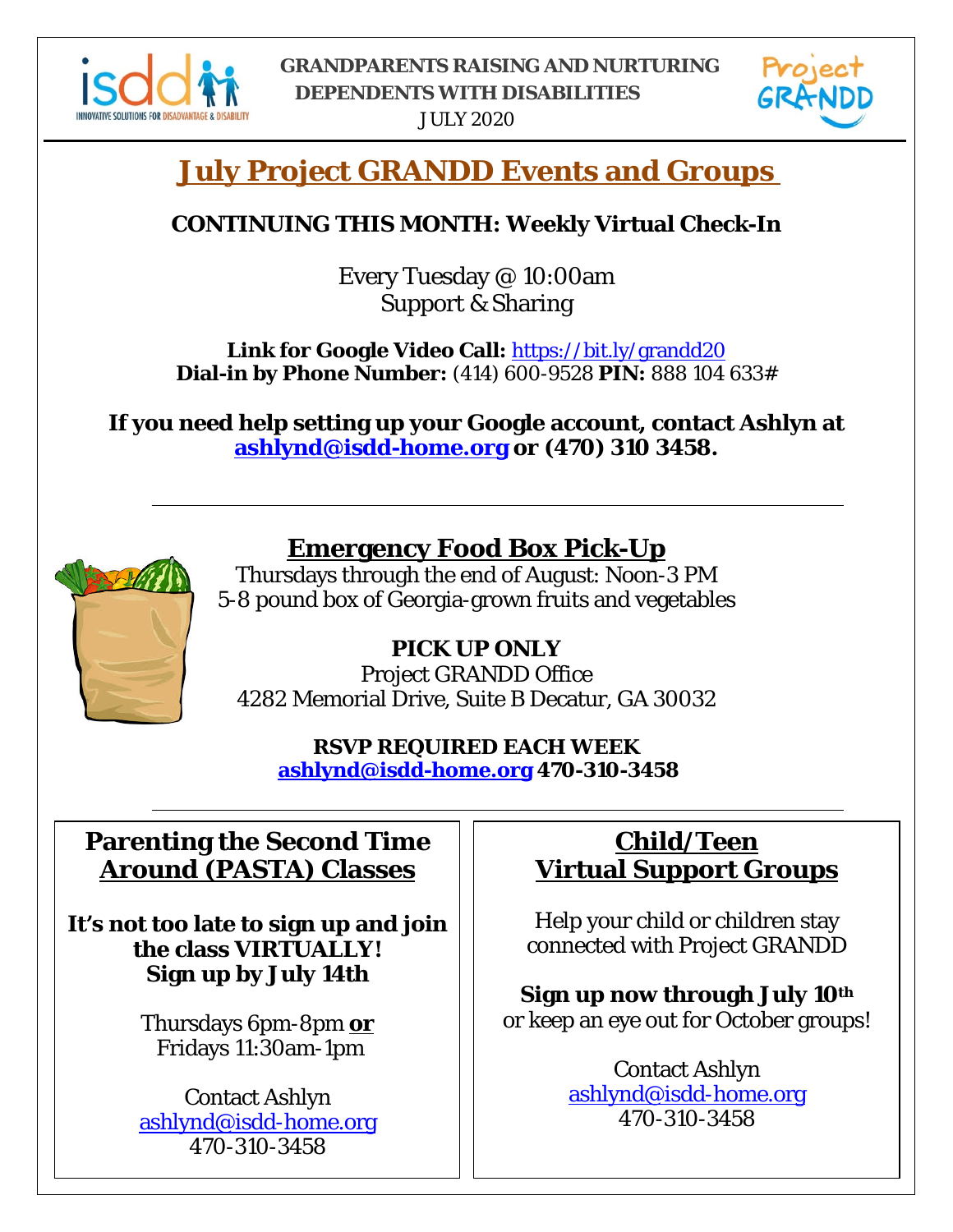# **WRITING CORNER**

Some of our Project GRANDD members submitted writing that speaks on their experience as kinship caregivers. Please enjoy their beautiful work!

## **A Letter to my Grandma**

By Joyce McKibben

Dear Grandma,

This letter is to you, on this special day, as we sit and share this time together, these things I want to say, for the day you took me in, I'm most grateful to thee, many didn't make it, they don't have a grandma you see. As your little grandchild to your dress tail I would cling, you had all the answers,Grandma you knew everything. Through my terrible teens, when I thought you were so mean, you would say no, cuz I said so, Grandma I thank you for not letting go. Those whipping would not let me go astray, Grandma I believe that's why I'm on the right path today. As an adult it never stops, from your unselfish giving, in your day-to-day living, Grandma for all this and more, it's you I truly adore, you're my grandma, you're my friend, I'll forever cherish and love you, this will never end. Grandma God gave you to me, just so I could see, an example of his love, the love from you to me.

#### **Grandparents**

by Alfancena Barrett-Davis

G is for Gracious and these words association are true; kindness, courtesy, charm, and taste. **R** is for Rainbow – the hope and joy in a grandchild's eyes. A is for adore- they are extremely fond of the young lives they are caring for.  $N$  is for Nurture – representation of what grandchildren receive daily: They are feed, they are cared for, and are exposed to new knowledge. D is for Dear – They are highly valued in the eyes of their grandchildren. Their love is unconditional. P is for Precious – representative of a two-way street; grandparents see their grandchildren more precious than even their own children; and grandchildren see their grandparents as stars in their eyes.  $\overline{A}$  is for Attune – There is a sweet harmony between grandparents and their grandchildren.  $\overline{R}$  is for Radiant – Beams of joy radiate on all the faces. E is for Excellent; a performance that cause many to wonder, "How do they do it?"  $N$  is for Natural – a job grandparents do with simplicity and sincerity. T is for Tremendous – one of the greatest contribution grandparents make to future generation and society. S is for Superb – Grandparents, sure do an outstanding job, especially those who are members of Project GRANDD.

G-R-A-N-D-P-A-R-E-N-T-S, GRANDPARENTS ARE THE BEST!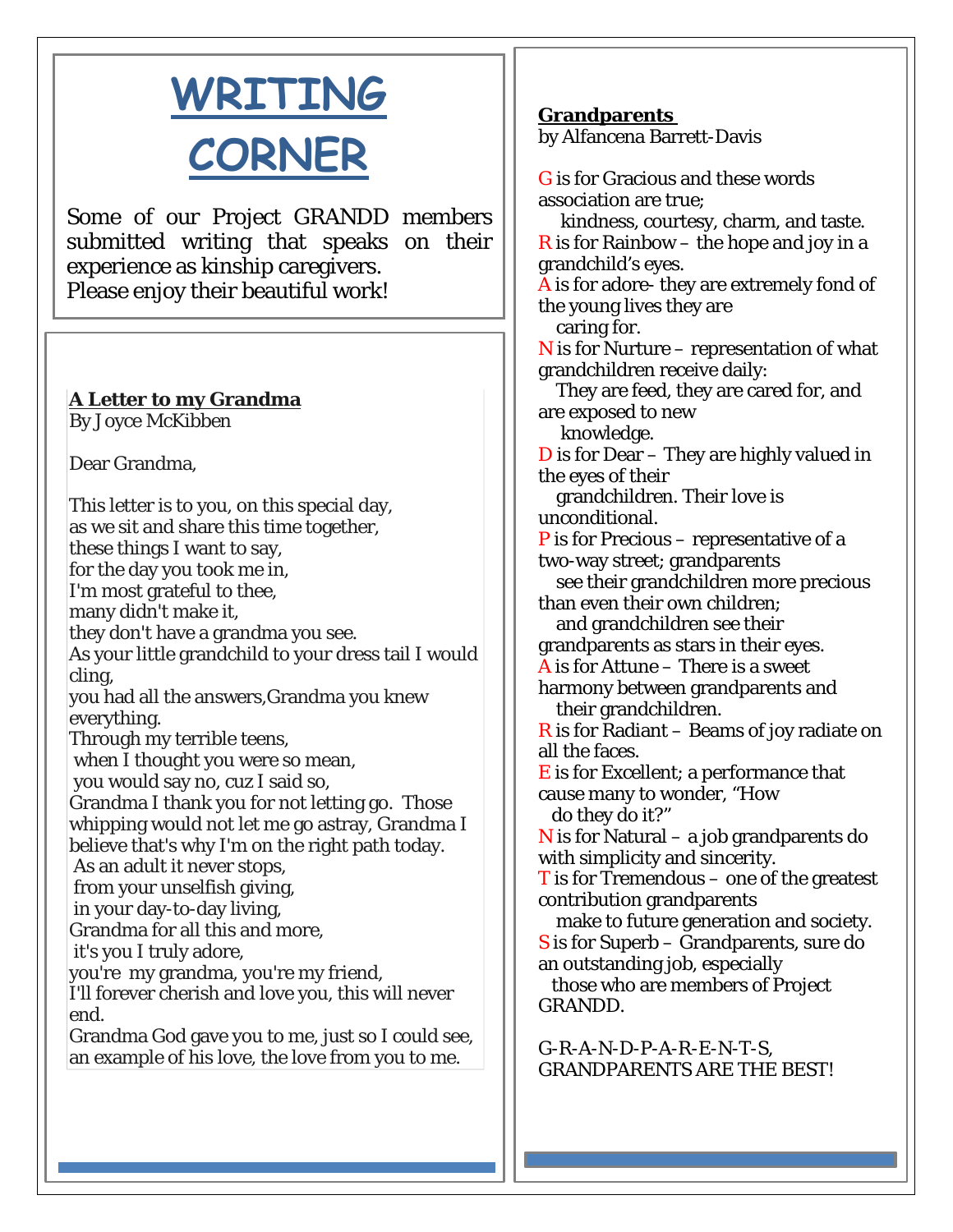## MEMBER CORNER



At Project GRANDD, we try our very best to build relationships with each and every one of our members. We cherish those relationships and we consider you all family. With profound sadness, we announce that we have lost two members of our Project GRANDD family.

**Ms. Yvonne Jackson, passed away on June 7, 2020 at the age of 74.** She will be missed both by our staff and clients. Ms. Jackson was born in Jamaica, and resided in Stone Mountain at the time of her passing. She was caring for her only grandchild, a 14 yr. old beloved granddaughter. She is also survived by a son and daughter. She participated in our program for the past two years, and particularly enjoyed attending the DeKalb support group and parenting classes when able. She remarked to her case manager more than once that if she was feeling down or struggling, she always felt better after she attended our groups. Ms. Jackson enjoyed writing, had a wide circle of friends, and her Christian faith was very important to her. We will miss her kind spirit and what she contributed to our groups. There was no funeral at her request, however, there may be a memorial service on a future date.

#### **Rosie Marie Kinzy, age 61, passed away on June 25, 2020.**

She often attended Project GRANDD Dekalb support groups. She was a God-fearing woman. Ms. Kinzy is survived by her son, daughter, granddaughter and other relatives. She is located at Gregory B. Levett & Sons Funeral Home, Decatur, GA. Services are pending.